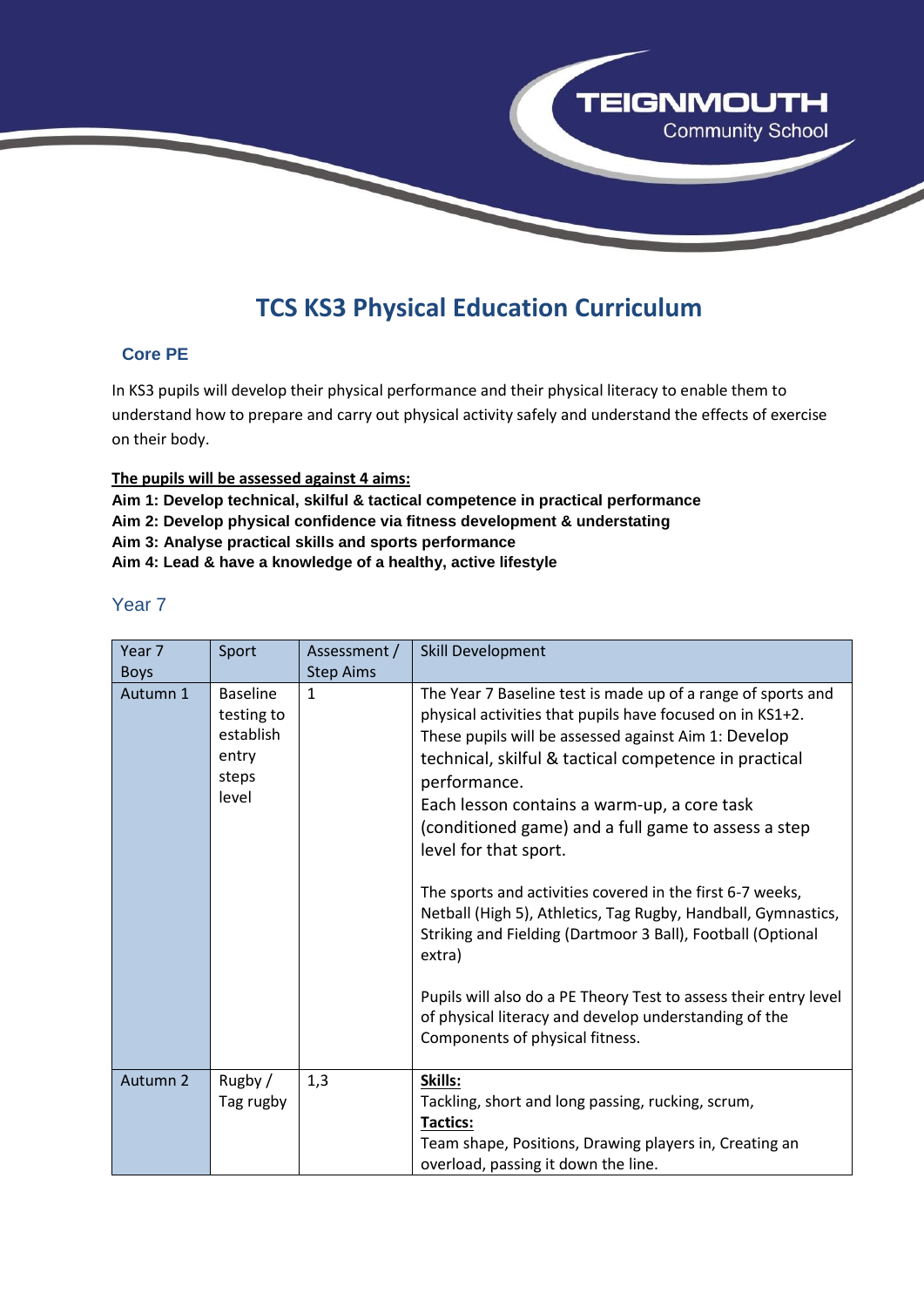|          |                                         |     | Pupils will also develop their understanding of the<br>Components of skill related fitness.                                                                                                                                                                                                                                                                                                                                                                                                                    |
|----------|-----------------------------------------|-----|----------------------------------------------------------------------------------------------------------------------------------------------------------------------------------------------------------------------------------------------------------------------------------------------------------------------------------------------------------------------------------------------------------------------------------------------------------------------------------------------------------------|
| Spring 1 | Table<br>tennis/<br>Badminto<br>n/Dance | 1,3 | Skills:<br>Table Tennis:<br>Serve, Push shot, Forehand drive, Slice/chop, spin<br>Badminton:<br>Serve, Overhead clear, drop shot, lift/clear, smash<br><b>Tactics:</b><br>Table tennis:<br>Correct use of spin, using the table, sequencing your shots.<br>Badminton:<br>Sequencing your shots, moving your opponent around the<br>court, identifying your opponent's weakness.<br>Pupils will also learn why fitness components are important<br>to be able to successfully meet the physical & skill related |
| Spring 2 | Football                                | 1,4 | demands of the sport in order to reach optimal performance<br>Skills:<br>Tackling, short and long passing, Shooting, dribbling, first<br>touch.<br><b>Tactics:</b><br>Team shape, Drawing players in, Creating an overload,<br>Positions, when to use certain passes.                                                                                                                                                                                                                                          |
|          |                                         |     | Pupils will also learn why fitness components are important<br>for being able to perform efficiently and giving due<br>consideration to the type of event/position played.                                                                                                                                                                                                                                                                                                                                     |
| Summer 1 | Athletics                               | 1,3 | Skills:<br>Sprint start, Different jump techniques, Javelin techniques,<br>Shot put techniques<br>Tactics:<br>Pacing<br>Pupils will also learn about exercise intensity and how it can<br>be determined: intensity, target zones and training                                                                                                                                                                                                                                                                  |
| Summer 2 | Cricket                                 | 1,3 | thresholds, Borg Scale / Rate of Perceived Exertion (RPE)<br>Skills:<br>Bowling (spin), Throwing, Catching, Defence shot, Cover<br>drive, Pull shot<br>Tactics:<br>Aim to space, Passing to people, Where to place people for<br>fielding<br>Pupils will also learn about exercise intensity and how it can                                                                                                                                                                                                    |
|          |                                         |     | be determined: the relationship between RPE and heart rate<br>and Application of the FITT principles to training methods.                                                                                                                                                                                                                                                                                                                                                                                      |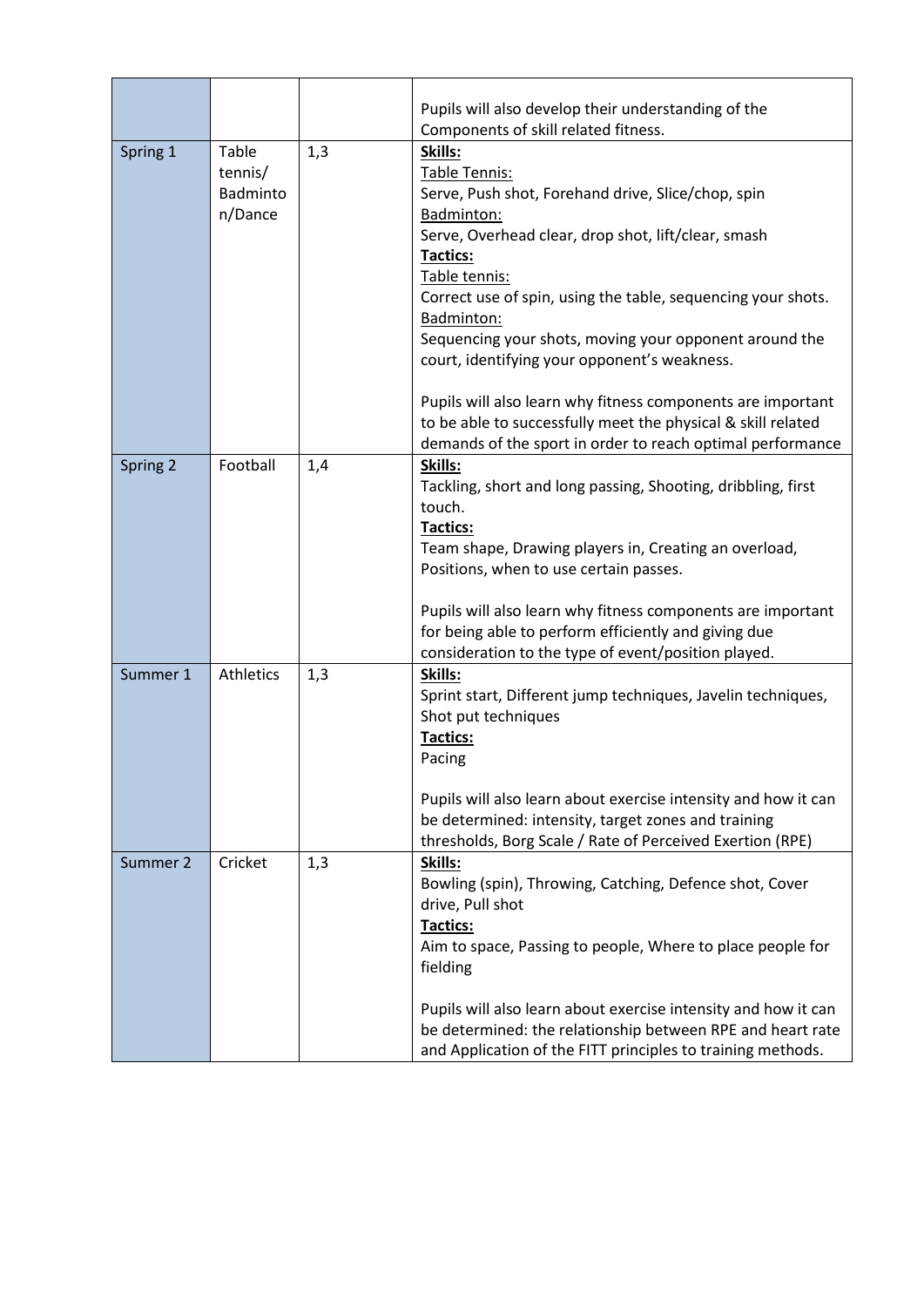| Year 7<br>Girls | Sport                      | Assessment /<br><b>Step Aims</b> | <b>Skill Development</b>                                                                                                                                                                                                                                                                                                                                                                                                                                                                                                                                                                                                                                                                                                                                         |
|-----------------|----------------------------|----------------------------------|------------------------------------------------------------------------------------------------------------------------------------------------------------------------------------------------------------------------------------------------------------------------------------------------------------------------------------------------------------------------------------------------------------------------------------------------------------------------------------------------------------------------------------------------------------------------------------------------------------------------------------------------------------------------------------------------------------------------------------------------------------------|
| Autumn 1        | <b>Baseline</b><br>testing | 1                                | The Year 7 Baseline test is made up of a range of sports<br>and physical activities that pupils have focused on in<br>KS1+2. These pupils will be assessed against Aim 1:<br>Develop technical, skilful & tactical competence in<br>practical performance.<br>Each lesson contains a warm-up, a core task<br>(conditioned game) and a full game to assess a step<br>level for that sport.<br>The sports and activities covered in the first 6-7 weeks,<br>Netball (High 5), Athletics, Tag Rugby, Handball,<br>Gymnastics, Striking and Fielding (Dartmoor 3 Ball),<br>Football (Optional extra)<br>Pupils will also do a PE Theory Test to assess their entry<br>level of physical literacy and develop understanding of the<br>Components of physical fitness. |
| Autumn 2        | Netball                    | 1,3                              | Skills:<br>Footwork, different types of passing, defending, shooting.<br><b>Tactics:</b><br>Team work, rules, creating space, passing into space,<br>learning Positions.<br>Pupils will also develop their understanding of the<br>Components of skill related fitness.                                                                                                                                                                                                                                                                                                                                                                                                                                                                                          |
| Spring 1        | Football                   | 1,4                              | Skills:<br>Tackling, short and long passing, Shooting, dribbling, first<br>touch.<br>Tactics:<br>Team shape, Drawing players in, Creating an overload,<br>Positions, when to use certain passes.<br>Pupils will also learn why fitness components are<br>important to be able to successfully meet the physical &<br>skill related demands of the sport in order to reach<br>optimal performance                                                                                                                                                                                                                                                                                                                                                                 |
| Spring 2        | Gymnastics /<br>Badminton  | 1,3                              | Skills:<br>Badminton:<br>Serve, Overhead clear, drop shot, lift/clear, smash<br>Gymnastics:<br>Balance, Counter balance, Travel, jumps<br>Tactics:<br>Badminton:<br>Sequencing your shots, moving your opponent around the<br>court, identifying your opponent's weakness.<br><b>Gymnastics</b><br>Fluency, execution, control, pair work                                                                                                                                                                                                                                                                                                                                                                                                                        |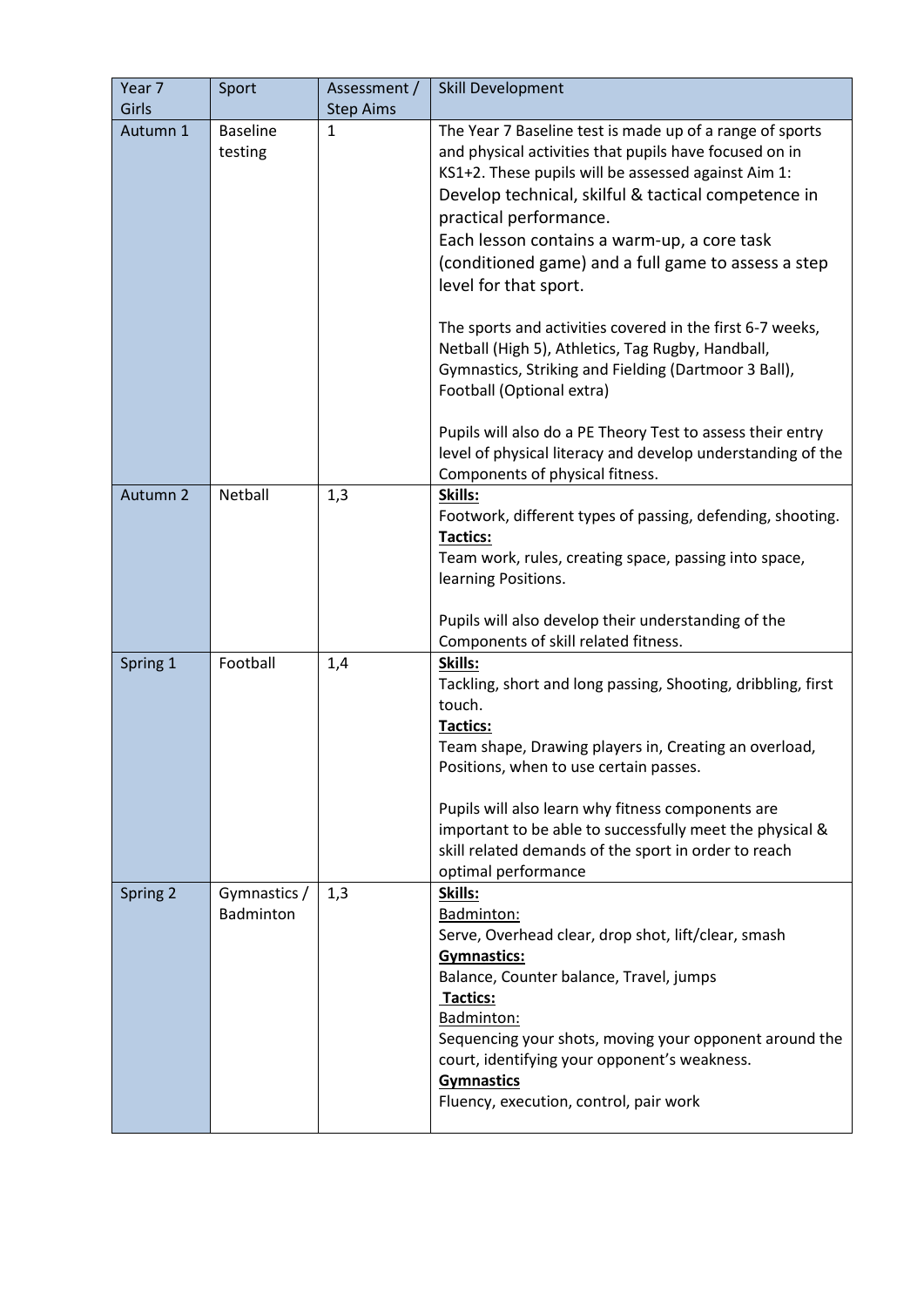|          |           |     | Pupils will also learn why fitness components are          |
|----------|-----------|-----|------------------------------------------------------------|
|          |           |     | important for being able to perform efficiently and giving |
|          |           |     | due consideration to the type of event/position played.    |
| Summer 1 | Athletics | 1,3 | Skills:                                                    |
|          |           |     | Sprint start                                               |
|          |           |     | Different jump techniques                                  |
|          |           |     | Javelin techniques                                         |
|          |           |     | Shot put techniques                                        |
|          |           |     | <b>Tactics:</b>                                            |
|          |           |     | Pacing                                                     |
|          |           |     |                                                            |
|          |           |     | Pupils will also learn about exercise intensity and how it |
|          |           |     | can be determined: intensity, target zones and training    |
|          |           |     | thresholds, Borg Scale / Rate of Perceived Exertion (RPE)  |
| Summer 2 | Rounders  | 1,3 | Skills:                                                    |
|          |           |     | Bowling (spin), Throwing, Catching, Batting, Base work     |
|          |           |     | <b>Tactics:</b>                                            |
|          |           |     | Aim to space, Passing to people, Where to place people     |
|          |           |     | for fielding, Spatial awareness.                           |
|          |           |     |                                                            |
|          |           |     | Pupils will also learn about exercise intensity and how it |
|          |           |     | can be determined: the relationship between RPE and        |
|          |           |     | heart rate and Application of the FITT principles to       |
|          |           |     | training methods.                                          |

## Year 8

| Year 8      | Sport         | Assessment /     | Skill Development                                               |
|-------------|---------------|------------------|-----------------------------------------------------------------|
| <b>Boys</b> |               | <b>Step Aims</b> |                                                                 |
| Autumn 1    | Rugby / Tag   | 1,4              | Skills:                                                         |
|             | Rugby         |                  | Tackling, short and long passing, rucking, scrum, kicking,      |
|             |               |                  | line outs.                                                      |
|             |               |                  | <b>Tactics:</b>                                                 |
|             |               |                  | Team shape, Drawing players in, Creating an overload,           |
|             |               |                  | passing it down the line, Positions.                            |
|             |               |                  |                                                                 |
|             |               |                  | Pupils will also learn the basic principles of training (FITT): |
|             |               |                  | Frequency, Intensity, Time, Type and how to use these in        |
|             |               |                  | a training programme.                                           |
| Autumn 2    | Fitness suite | 2,4              | Skills:                                                         |
|             | / Circuits    |                  | Safe, correct use of equipment                                  |
|             |               |                  | Using gym effectively.                                          |
|             |               |                  | How to design a fitness program                                 |
|             |               |                  | How to use Training principles                                  |
|             |               |                  |                                                                 |
|             |               |                  | Pupils will also learn about the additional principles of       |
|             |               |                  | training: Progressive overload, Specificity, Individual         |
|             |               |                  | needs, Adaptation, Reversibility, Variation, Rest and           |
|             |               |                  | recovery.                                                       |
| Spring 1    | Trampolining  | 1,3              | Skills:                                                         |
|             | Basketball    |                  | Trampolining:                                                   |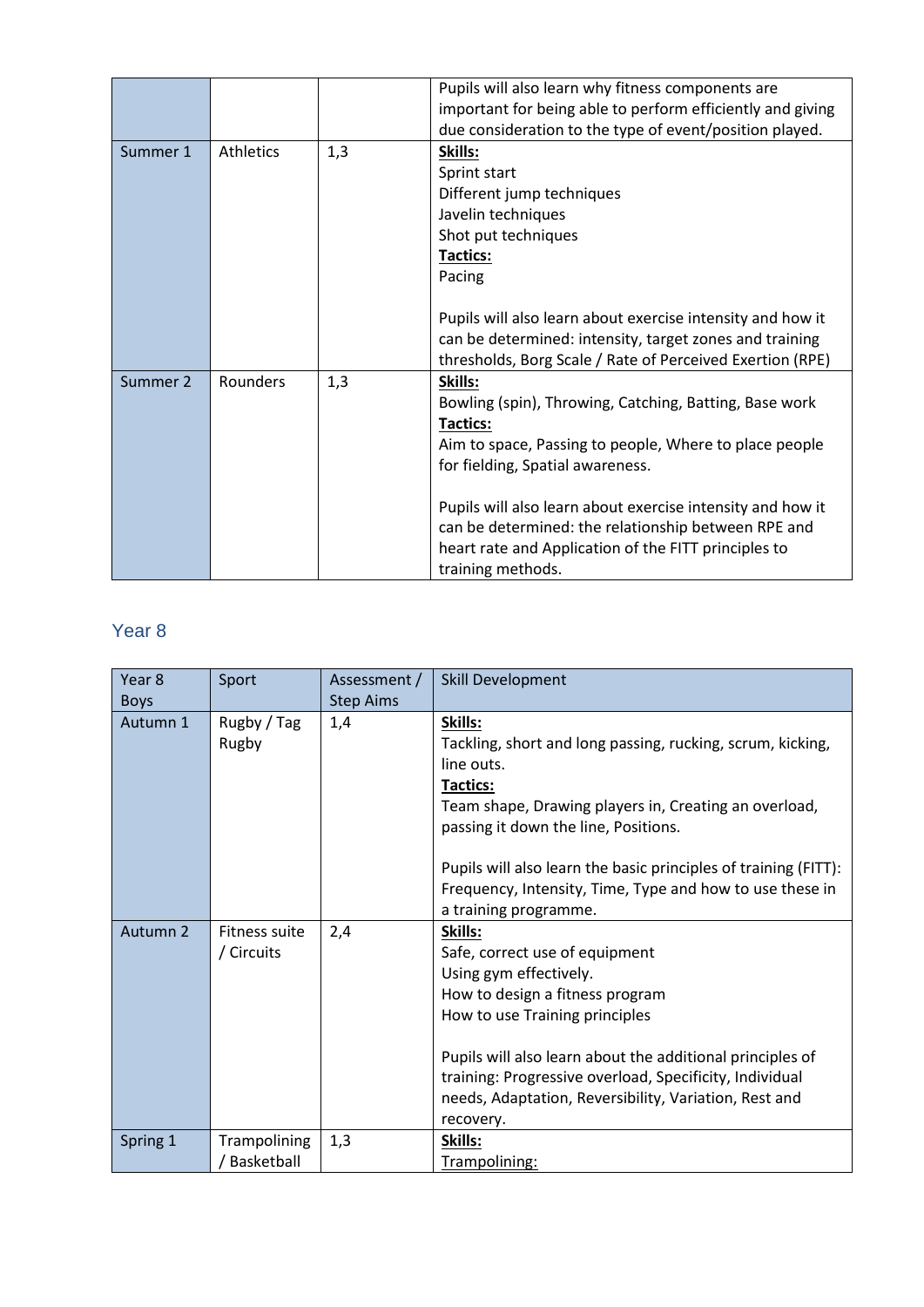|          |                                       |     | Creating air time, Seat landing, Front Landing, Back<br>landing, Rotation, Front/back summersaults<br>Basketball:<br>Dribbling, 3 different passes, Jump/set shot, Layup,<br>Tackling / intercepting<br><b>Tactics:</b><br>Trampolining:<br>Sequencing, Linking<br>Basketball:<br>When to sue each type of pass, When to use each shot,<br>Channelling, Counter attacking.<br>Pupils will also learn the requirements for undertaking<br>the fitness training method, including warm-up and cool<br>down and how to apply the basic principles of training<br>(FITT) for each fitness training method. |
|----------|---------------------------------------|-----|--------------------------------------------------------------------------------------------------------------------------------------------------------------------------------------------------------------------------------------------------------------------------------------------------------------------------------------------------------------------------------------------------------------------------------------------------------------------------------------------------------------------------------------------------------------------------------------------------------|
| Spring 2 | Football /<br>gymnastics /<br>Parkour | 1,4 | Skills:<br>Football:<br>Tackling, short and long passing, Shooting, dribbling, first<br>touch crossing, heading.<br>Gymnastics/Parkour:<br>Take off, Landing, Vaults, Rotation, Rolls, Sequencing<br><b>Tactics:</b><br>Football:<br>Team shape, Drawing players in, Creating an overload,<br>Positions, when to use certain passes.<br>Pupils will also learn the Safe, correct use of equipment<br>and training techniques and how to effectively apply the<br>principles of training                                                                                                                |
| Summer 1 | Softball /<br>Ultimate<br>Frisbee     | 2,3 | Skills:<br>Bowling, Throwing, Catching, Base play, Batting<br>Rules of the Game<br><b>Tactics:</b><br>Aim to space, Passing to people, Where to place people<br>for fielding<br>Pupils will also learn about the different methods of<br>training and their advantages and disadvantages.                                                                                                                                                                                                                                                                                                              |
| Summer 2 | Athletics /<br>Volleyball             | 1,3 | <b>Athletic Skills:</b><br>Sprint start, Different jump techniques, Javelin<br>techniques, Shot put techniques<br><b>Volleyball Skills</b><br>Serving, digging, setting, hitting, blocking, rules of the<br>game<br><b>Athletic Tactics:</b><br>Pacing, passing at a height in high jump<br><b>Volleyball Tactics:</b><br>Using 3 players, positioning, playing to opponents<br>weaknesses                                                                                                                                                                                                             |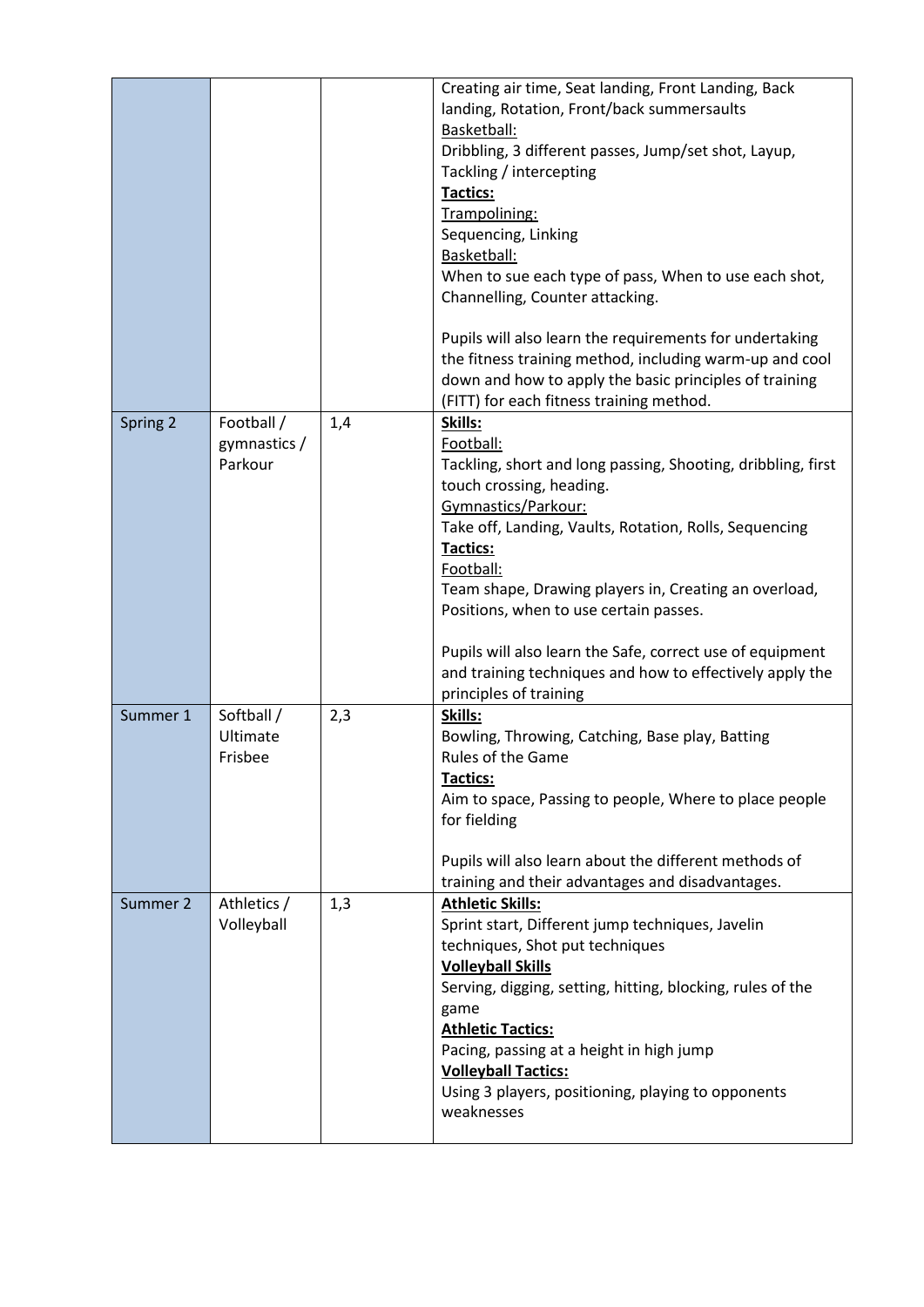|  | Pupils will also learn how to link the methods of training     |
|--|----------------------------------------------------------------|
|  | <sup>1</sup> to the components of fitness they want to improve |

| Year <sub>8</sub> | Sport                    | Assessment /     | Skill Development                                                                                                                                                                                                                                                                                                                                                                                                                                                                                                                                |
|-------------------|--------------------------|------------------|--------------------------------------------------------------------------------------------------------------------------------------------------------------------------------------------------------------------------------------------------------------------------------------------------------------------------------------------------------------------------------------------------------------------------------------------------------------------------------------------------------------------------------------------------|
| Girls             |                          | <b>Step Aims</b> |                                                                                                                                                                                                                                                                                                                                                                                                                                                                                                                                                  |
| Autumn 1          | Netball                  | 1,4              | Skills:<br>Defending, short and long passing, shooting, throw in's,<br>footwork.<br><b>Tactics:</b><br>Defensive strategies, game plans, set plays, different<br>Positions.<br>Pupils will also learn the basic principles of training (FITT):<br>Frequency, Intensity, Time, Type and how to use these in                                                                                                                                                                                                                                       |
|                   |                          |                  | a training programme.                                                                                                                                                                                                                                                                                                                                                                                                                                                                                                                            |
| Autumn 2          | Dance                    | 2,4              | Skills:<br>Different styles of dance, How to choreograph a routine,<br>Develop movements into a routine.<br>Pupils will also learn about the additional principles of<br>training: Progressive overload, Specificity, Individual<br>needs, Adaptation, Reversibility, Variation, Rest and<br>recovery.                                                                                                                                                                                                                                           |
| Spring 1          | Gymnastics /<br>football | 1,4              | Skills:<br>Football:<br>Tackling, short and long passing, Shooting, dribbling, first<br>touch crossing, heading.<br>Gymnastics<br>Take off, Landing, Vaults, Rotation, Rolls, Sequencing<br>Tactics:<br>Football:<br>Team shape, Drawing players in, Creating an overload,<br>Positions, when to use certain passes.<br>Pupils will also learn the requirements for undertaking<br>the fitness training method, including warm-up and cool<br>down and how to apply the basic principles of training<br>(FITT) for each fitness training method. |
| Spring 2          | Trampolining             | 1,3              | Skills:<br>Creating air time, Seat landing, Front Landing, Back<br>landing, Rotation, Front/back summersaults<br><b>Tactics:</b><br>Sequencing, Linking, Routines<br>Pupils will also learn the Safe, correct use of equipment<br>and training techniques and how to effectively apply the<br>principles of training                                                                                                                                                                                                                             |
| Summer 1          | Athletics                | 1,3              | Skills:<br>Sprint start<br>Different jump techniques<br>Javelin techniques                                                                                                                                                                                                                                                                                                                                                                                                                                                                       |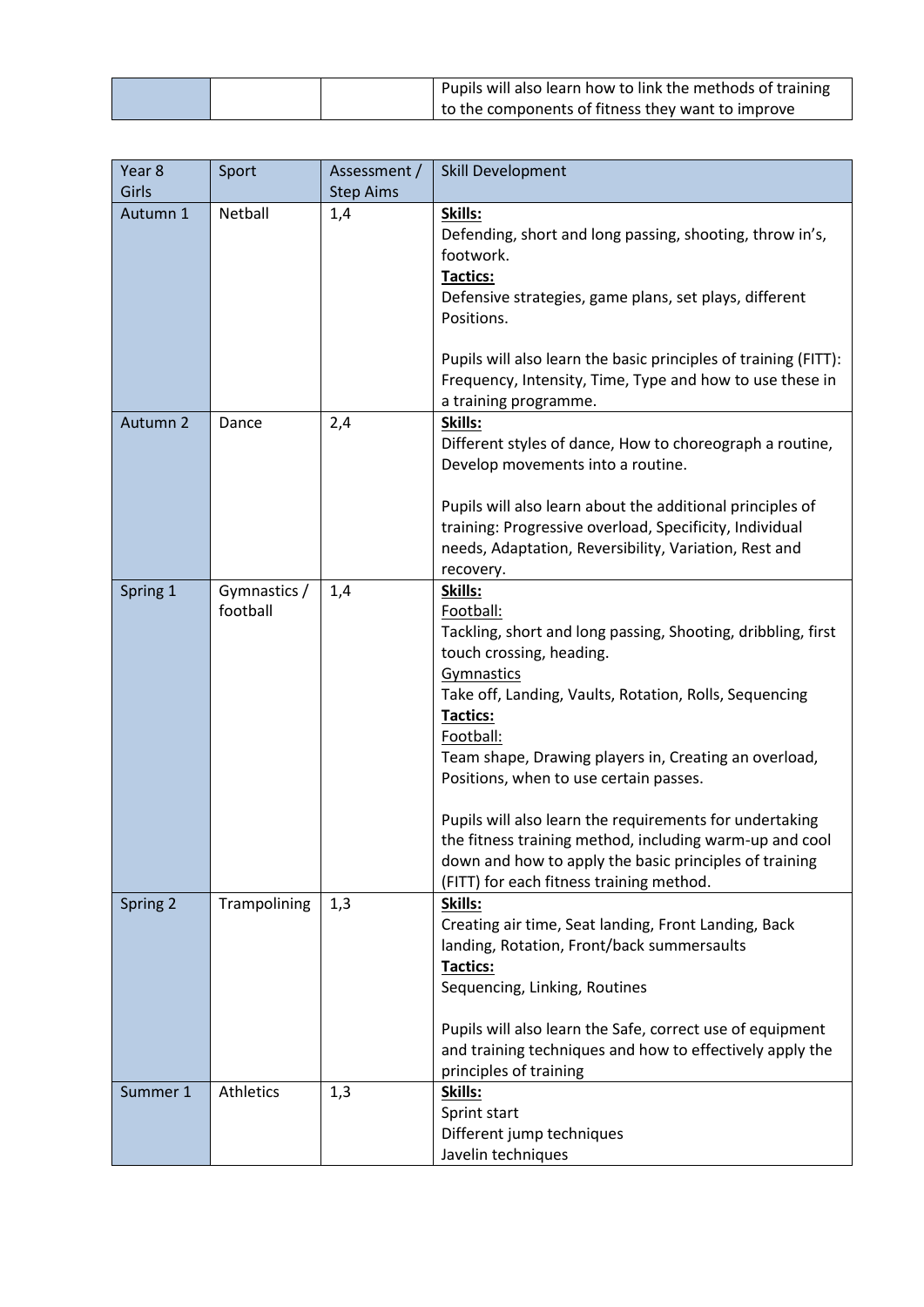|          |          |     | Shot put techniques                                        |
|----------|----------|-----|------------------------------------------------------------|
|          |          |     |                                                            |
|          |          |     | Tactics:                                                   |
|          |          |     | Pacing, Passing height in High Jump                        |
|          |          |     |                                                            |
|          |          |     | Pupils will also learn about the different methods of      |
|          |          |     | training and their advantages and disadvantages.           |
| Summer 2 | Rounders | 2,3 | Skills:                                                    |
|          |          |     | <b>Bowling styles</b>                                      |
|          |          |     | Throwing                                                   |
|          |          |     | Catching                                                   |
|          |          |     | Rules of the Game                                          |
|          |          |     | Tactics:                                                   |
|          |          |     | Aim to space                                               |
|          |          |     | Passing to people                                          |
|          |          |     | Where to place people for fielding                         |
|          |          |     |                                                            |
|          |          |     | Pupils will also learn how to link the methods of training |
|          |          |     | to the components of fitness they want to improve          |

# Year 9

| Year 9<br><b>Boys</b> | Sport                                        | Key ass/Step<br>Aim | Skill Development                                                                                                                                                                                                                                                                                                                                                                                                                                                                                                                                                                                                                                 |
|-----------------------|----------------------------------------------|---------------------|---------------------------------------------------------------------------------------------------------------------------------------------------------------------------------------------------------------------------------------------------------------------------------------------------------------------------------------------------------------------------------------------------------------------------------------------------------------------------------------------------------------------------------------------------------------------------------------------------------------------------------------------------|
| Autumn 1              | <b>Baseline</b><br>fitness Test's<br>/ Rugby | 2,4                 | Pupils will carry out fitness tests for these components of<br>fitness:<br>flexibility: sit and reach test, strength: grip dynamometer,<br>aerobic endurance: 12 minute run, speed: 35m sprint,<br>speed and agility: Illinois agility run test, anaerobic<br>power: vertical jump test, muscular endurance: one-<br>minute press-up, one-minute sit-up, body composition:<br><b>BMI, Skinfold testing</b><br>Pupils will understand the methods of the test and how<br>to use normative data to analyse tests.<br><b>Rugby Skills</b><br>Pushing in the scrum, lineouts, effective use of kicking,<br>and effective use of strategy in gameplay. |
| Autumn 2              | Football /<br>basketball                     | 1,4                 | Skills:<br>Football:<br>Tackling, short and long passing, Shooting, dribbling, first<br>touch crossing, heading.<br>Basketball:<br>Dribbling, 3 different passes, Jump/set shot, Layup,<br>Tackling / intercepting and positions<br>Tactics:<br>Football:<br>Team shape, Drawing players in, Creating an overload,<br>Positions, when to use certain passes.<br>Basketball:                                                                                                                                                                                                                                                                       |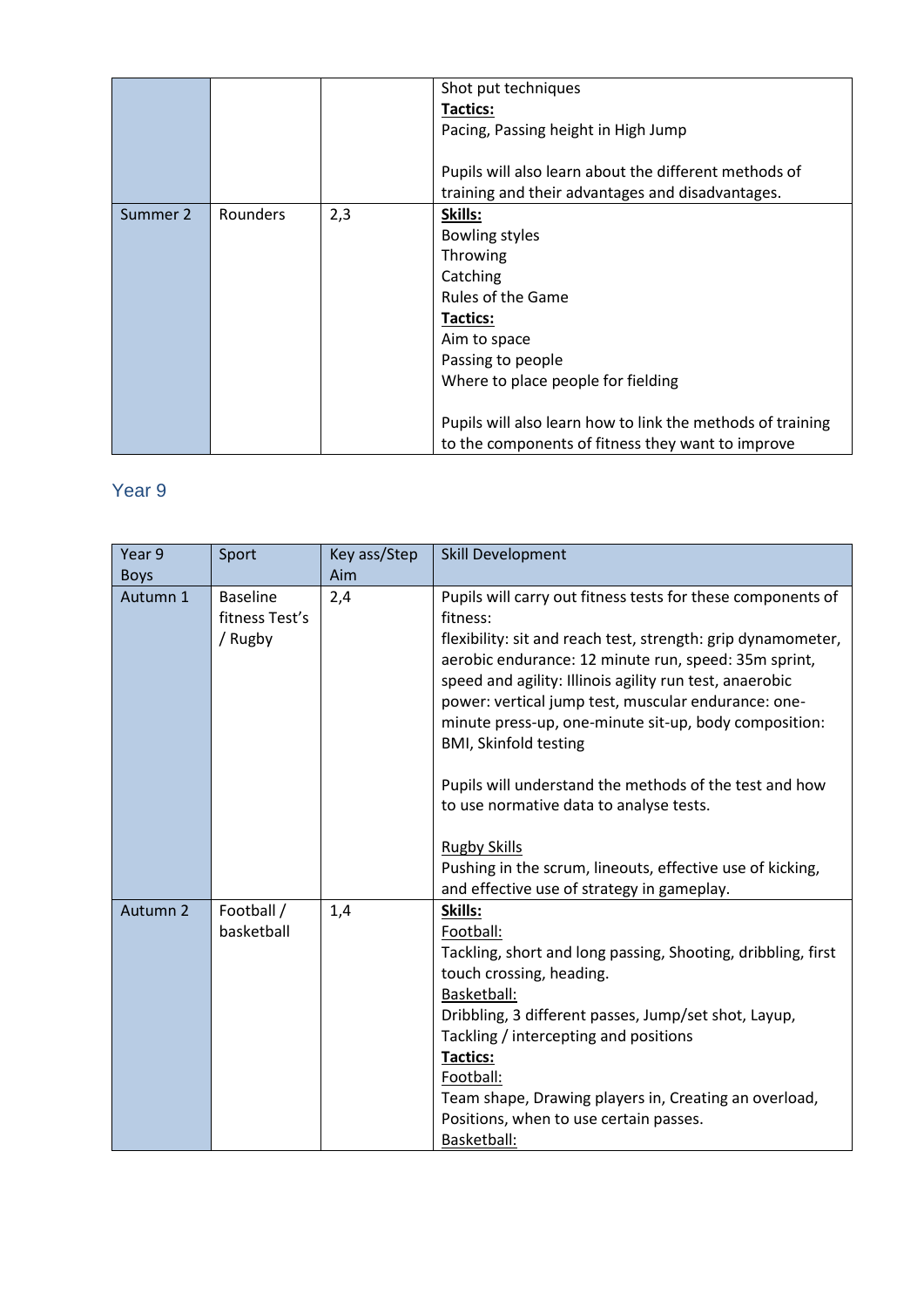|          |                                       |     | When to sue each type of pass, When to use each shot,<br>Channelling, Counter attacking.<br>Pupils will also learn the Importance of fitness testing to<br>sports performers and coaches and goal setting to give a<br>performer something to aim for.                                                                                                                                 |
|----------|---------------------------------------|-----|----------------------------------------------------------------------------------------------------------------------------------------------------------------------------------------------------------------------------------------------------------------------------------------------------------------------------------------------------------------------------------------|
| Spring 1 | Gymnastics/<br>Tramp                  | 1,3 | Skills:<br>Gymnastics/Parkour:<br>Take off, Landing, Vaults,<br>Rotation, Rolls, Sequencing<br>Trampolining:<br>Creating air time, Seat landing, Front Landing, Back<br>landing,<br>Rotation, Front/back summersaults<br>Tactics:<br>Trampolining:<br>Sequencing, Linking, routines / competition scoring<br>Pupils will learn how to prepare effectively for exercise<br>and testing. |
| Spring 2 | Fitness suite<br>/ Circuits           | 2,4 | Skills:<br>Safe, correct use of equipment<br>Using gym effectively.<br>How to design a fitness program<br>How to use Training principles<br>Pupils will learn the Requirements for administration of<br>each fitness test and carry out further tests including the<br>1 rep max test                                                                                                  |
| Summer 1 | Athletics /<br>Fitness retest         | 1,2 | Skills:<br>Sprint start<br>Different jump techniques<br>Javelin techniques<br>Shot put techniques<br>Tactics:<br>Pacing, throw and jump competition tactics<br>Pupils will also undergo fitness retesting and analyse the<br>results to show improvement as a result of their fitness<br>training and see how this impacts different athletics<br>events.                              |
| Summer 2 | Cricket /<br>softball /<br>Volleyball | 1,3 | <b>Cricket / Softball Skills:</b><br>Bowling, Throwing, Catching, Batting, Rules of the Game<br>Tactics:<br>Aim to space, Passing to people, Where to place people<br>for fielding<br><b>Volleyball Skills</b>                                                                                                                                                                         |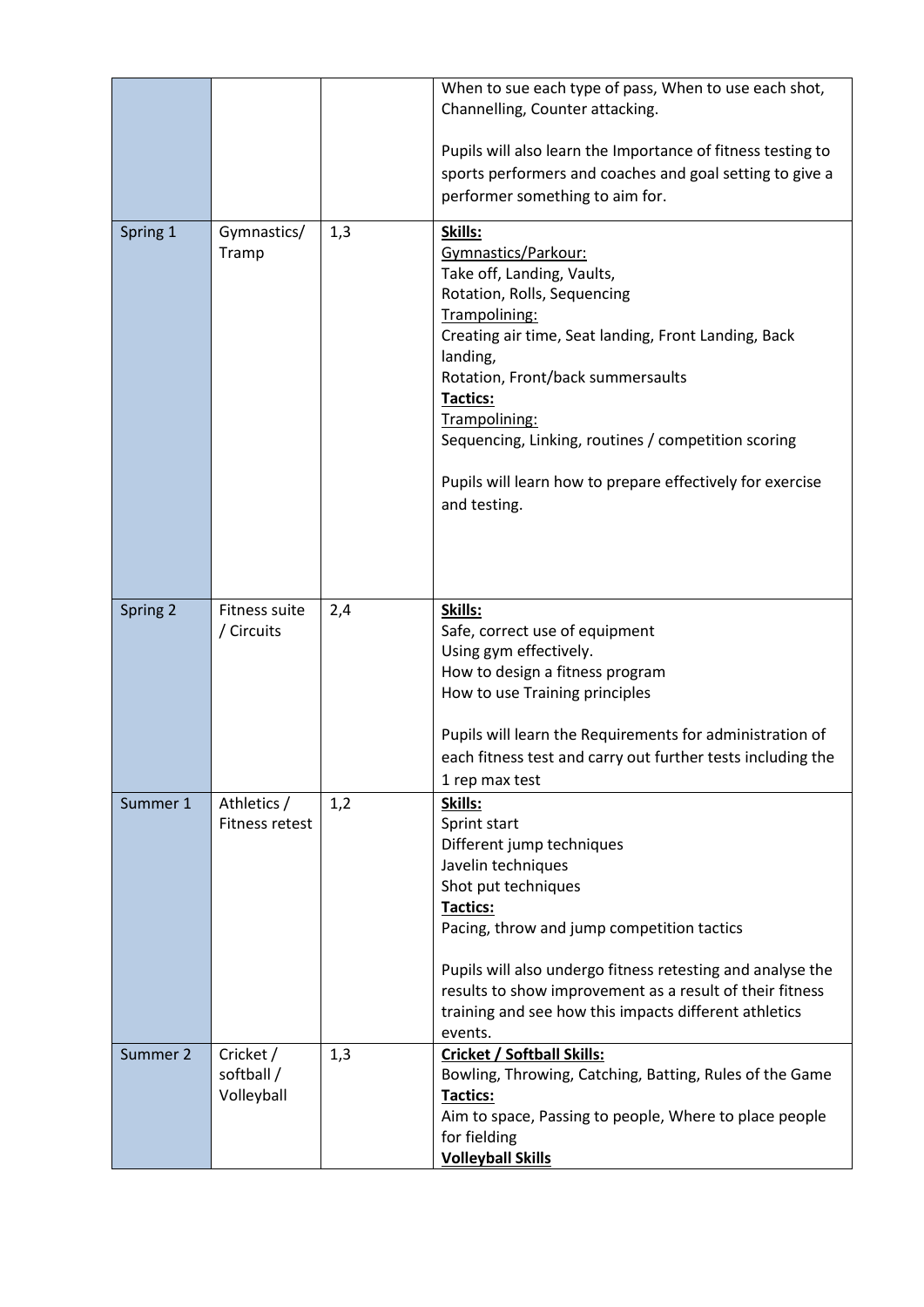|  | Serving, digging, setting, hitting, blocking, rules of the<br>game<br><b>Volleyball Tactics:</b><br>Using 3 players, positioning, playing to opponents<br>weaknesses                                       |
|--|------------------------------------------------------------------------------------------------------------------------------------------------------------------------------------------------------------|
|  | Pupils will also develop the ability suggest and justify<br>appropriate recommendations for improvements to<br>fitness and suggest and justify appropriate fitness training<br>methods that could be used. |

| Year 9   | Sport                                                   | <b>Key</b> | Skill Development                                                                                                                                                                                                                                                                                                                                                                                                                                                                                                                                                                                                   |
|----------|---------------------------------------------------------|------------|---------------------------------------------------------------------------------------------------------------------------------------------------------------------------------------------------------------------------------------------------------------------------------------------------------------------------------------------------------------------------------------------------------------------------------------------------------------------------------------------------------------------------------------------------------------------------------------------------------------------|
| Girls    |                                                         | ass/Step   |                                                                                                                                                                                                                                                                                                                                                                                                                                                                                                                                                                                                                     |
|          |                                                         | Aim        |                                                                                                                                                                                                                                                                                                                                                                                                                                                                                                                                                                                                                     |
| Autumn 1 | <b>Baseline</b><br>fitness Test's<br>/ Invasion<br>Game | 2,4        | Pupils will carry out fitness tests for these components of<br>fitness:<br>flexibility: sit and reach test, strength: grip dynamometer,<br>aerobic endurance: 12 minute run, speed: 35m sprint,<br>speed and agility: Illinois agility run test, anaerobic power:<br>vertical jump test, muscular endurance: one-minute press-<br>up, one-minute sit-up, body composition: BMI, Skinfold<br>testing<br>Pupils will understand the methods of the test and how to<br>use normative data to analyse tests.<br><b>Invasion games</b><br>Gameplay, positional awareness, footwork, dodging and<br>marking, intercepting |
| Autumn 2 | Netball /<br>basketball                                 | 1,4        | Skills:<br>Netball:<br>Footwork, passing, shooting, defending Basketball:<br>Dribbling, 3 different passes, Jump/set shot, Layup,<br><b>Tackling</b><br>Tactics:<br>Netball:<br>Team positioning, Drawing players in, Creating space,<br>Positions, when to use certain passes.<br>Basketball:<br>When to sue each type of pass, When to use each shot,<br>Channelling, Counter attacking.<br>Pupils will also learn the Importance of fitness testing to<br>sports performers and coaches and goal setting to give a<br>performer something to aim for.                                                            |
| Spring 1 | Gymnastics /<br>Trampolinin<br>g                        | 1,3        | Skills:<br>Gymnastics:<br>Take off, Landing, Vaults, Rotation, Rolls, Sequencing<br>Trampolining:<br>Creating air time, Seat landing, Front Landing, Back<br>landing, Rotation, Front/back summersaults                                                                                                                                                                                                                                                                                                                                                                                                             |